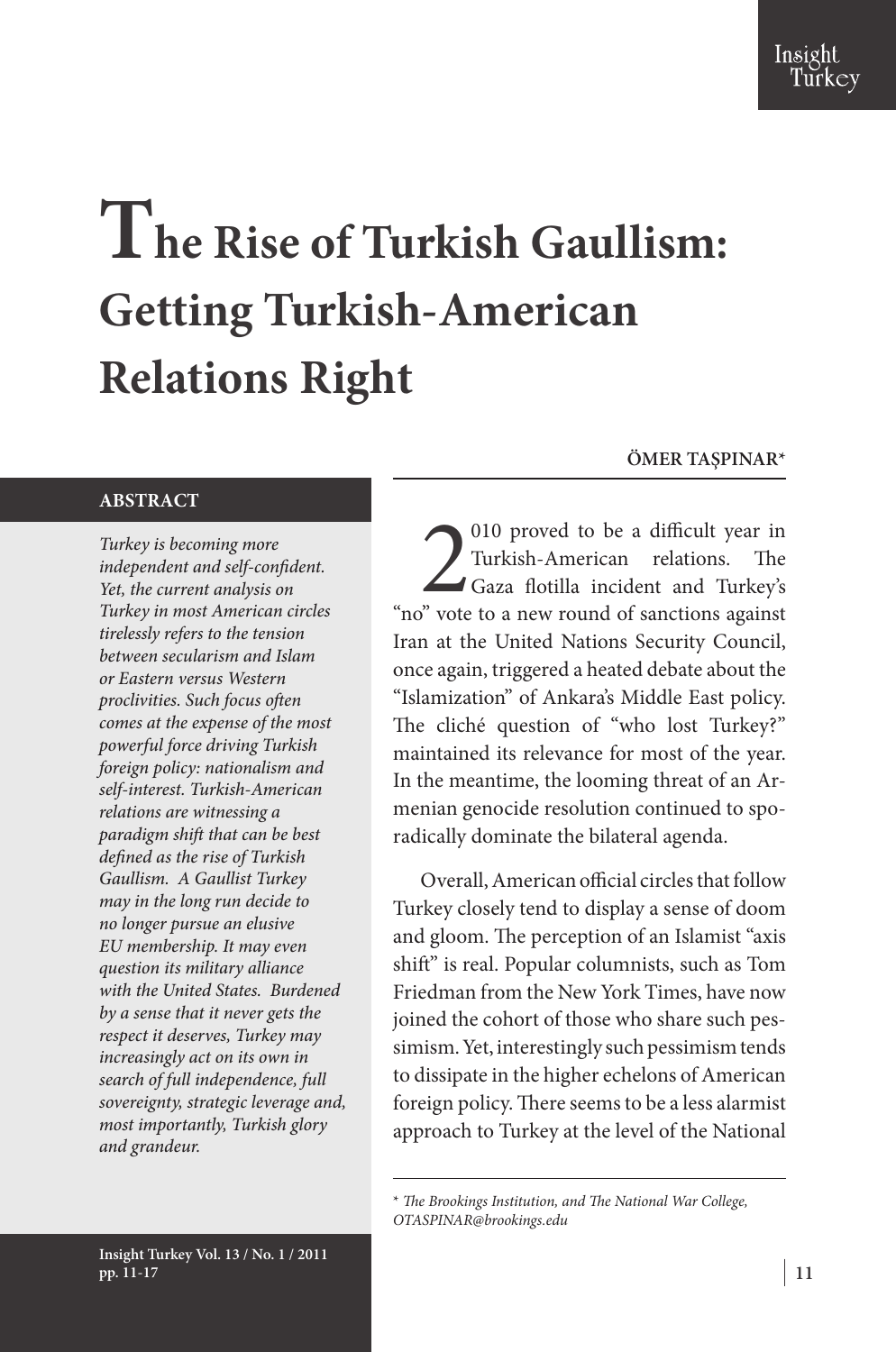In the post-Soviet regional and global order, Turkey and the United States no longer share an existential threat perception Security Advisor, the Secretary of State, the Secretary of Defense, and certainly the President of the United States. Part of this interesting phenomenon is related to the simple fact that everything is relative. American officials who focus on Turkey

are often experts on Western Europe, NATO, Russia, the EU, and the Mediterranean. With high expectations and habits established during the Cold War, they tend to look at Turkey exclusively as a member of the transatlantic alliance and a Western state. Their level of disappointment is, therefore, much stronger when Turkey acts in defiance of transatlantic and western norms. Similarly, there is a tendency to see any deviation from transatlantic norms as Islamization.

In the eyes of strategist and high level policy makers with global outlook and portfolios, however, Turkey is doing rather well. Turkey is a success story compared to the rest of the Islamic world. It has a growing economy, a functioning democracy, and a strong government that can provide relatively good governance. It is a Muslim country, with a secular, democratic, and capitalist system. And despite its recent popularity in the Islamic world, it is still firmly anchored in the transatlantic alliance represented by NATO. In short, compared to all the major problems and multiple crises facing U.S. foreign policy, Turkey is a country that doesn't pose serious problems for Washington. Yet, one still needs to explain why Turkish and American national interests no longer always converge in order to understand the pessimism among US officials who closely monitor Turkey.

## **Diverging Agendas and Diverging Perceptions**

There are two fundamental problems that have exacerbated relations since the demise of the Soviet Union. First and foremost is the absence of a common enemy. In the post-Soviet regional and global order, Turkey and the United States no longer share an existential threat perception. Despite the identification of "terrorism" as a common threat, terrorism is too generic of a concept. Anti-terrorism doesn't provide a sense of urgency, direction and discipline for a genuinely "strategic partnership" anchored around the need to contain, deter, and defeat a common enemy that threatened both Washington and Ankara with nuclear weapons during the Cold War.

Second, as a byproduct of the post-Soviet order, the center of gravity of the Turkish-American bilateral relationship shifted from Eurasia to the Middle East. Turkey's relevance for America has increasingly become its connections with the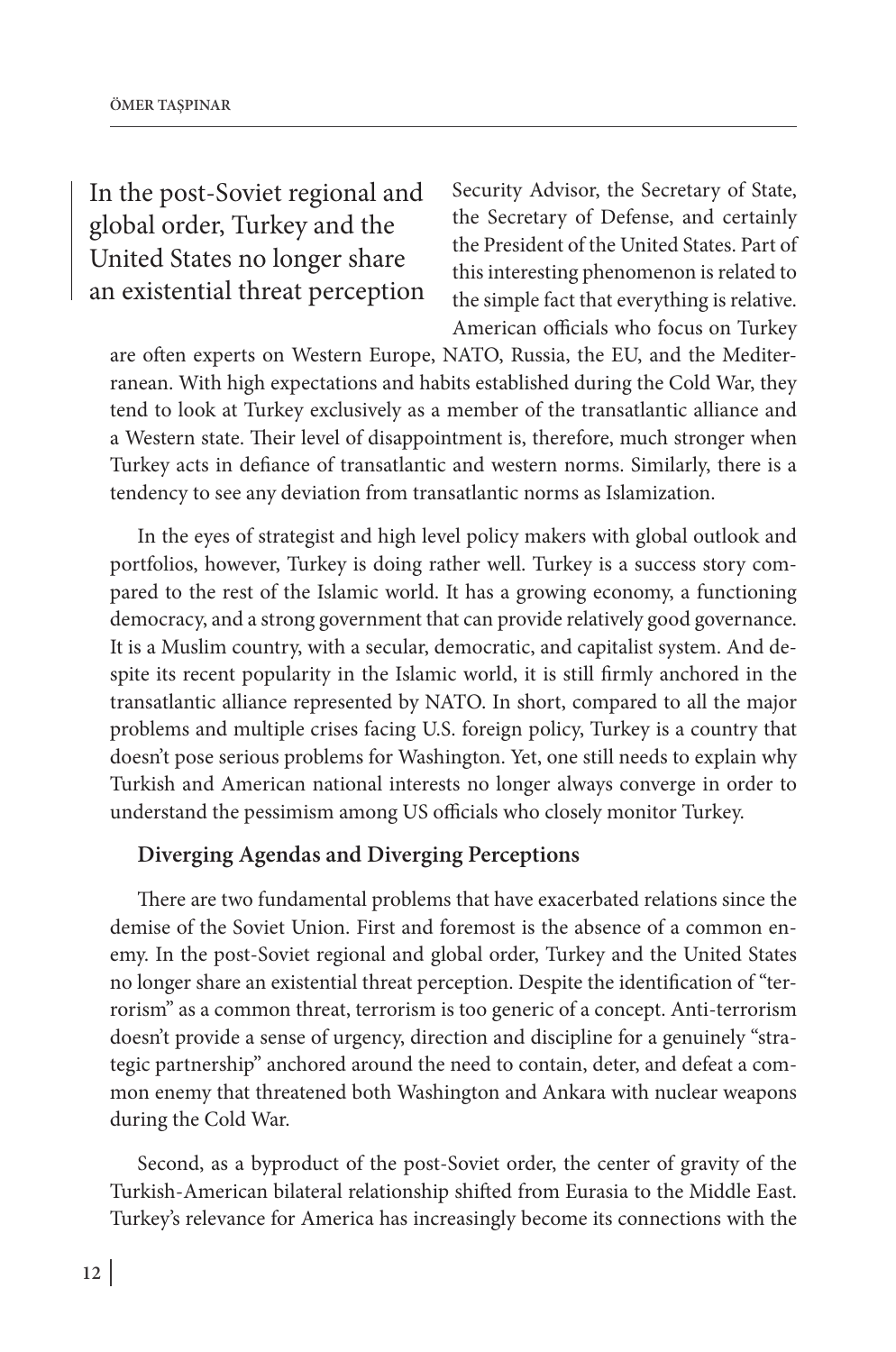Middle East and larger Islamic world. At the same time, America's new threat perception became "rogue states" such as Iran, Iraq, and Syria, which all happened to share borders with Turkey. Yet, as Ambassador Mark Parris has previously argued there is a structural problem in the way American bureaucracy thinks of Turkey.

"For reasons of self-definition and Cold War logic, Turkey is considered a European nation. It is therefore assigned, for purposes of policy development and implementation, to the subdivisions responsible for Europe: the European Bureau (EUR) at the State Department; the European Command (EUCOM) at the Pentagon; the Directorate for Europe at the NSC, etc. Since the end of the Cold War, however, and progressively since the 1990-91 Gulf War and 9/11, the most serious issues in U.S.-Turkish relations – and virtually all of the controversial ones – have arisen in areas outside "Europe." The majority, in fact, stem from developments in areas which in Washington are the responsibility of offices dealing with the Middle East: the Bureau for Near East Affairs (NEA) at State; Central Command (CENTCOM) at the Pentagon; the Near East and South Asia Directorate at NSC."<sup>1</sup>

During the 1990-91 Gulf War, the Turkish-American partnership survived the test in great part thanks to Turgut Özal. Yet, even then, the Turkish military proved very reluctant to fully back the American war effort. The clash between Özal and then-Chief of General Staff Gen. Necip Torumtay ended up with the resignation of the latter. In 2003, 12 years after the first potential crisis in Turkish-American relations was averted thanks to Özal's leadership, the second Gulf War proved much more consequential for the future of Turkish-American relations. The big picture was clear: America was increasingly involved in fighting wars in Turkey's immediate neighborhood. Turkey did not share America's threat perception. In the first Gulf War, it was Turgut Özal that averted the crisis. In the second Gulf War of 2003 Turkey simply decided to stay out. Similar dynamics are in play today, as Washington is asking for Turkey's support against Iran. Turkey doesn't want to destabilize Iran because it doesn't share America's threat perception. To be sure, Iran is a rival of Turkey, and Ankara doesn't want Iran to acquire nuclear weapons. But there is no shared sense of urgency with Washington or Tel Aviv. In fact, Turkey believes the only way to stop Iran from acquiring a nuclear military capacity is to engage it more effectively on the economic and diplomatic fronts. Washington, on the other hand, wants to isolate Iran. This is exactly what happens when two countries no longer share the same threat perception. In the eyes of Turkish decision makers and public opinion, neither Iraq under Saddam Hussein, nor Iran under the Islamic regime and certainly not the close ally of today, Syria, posed an existential threat necessitating a war effort.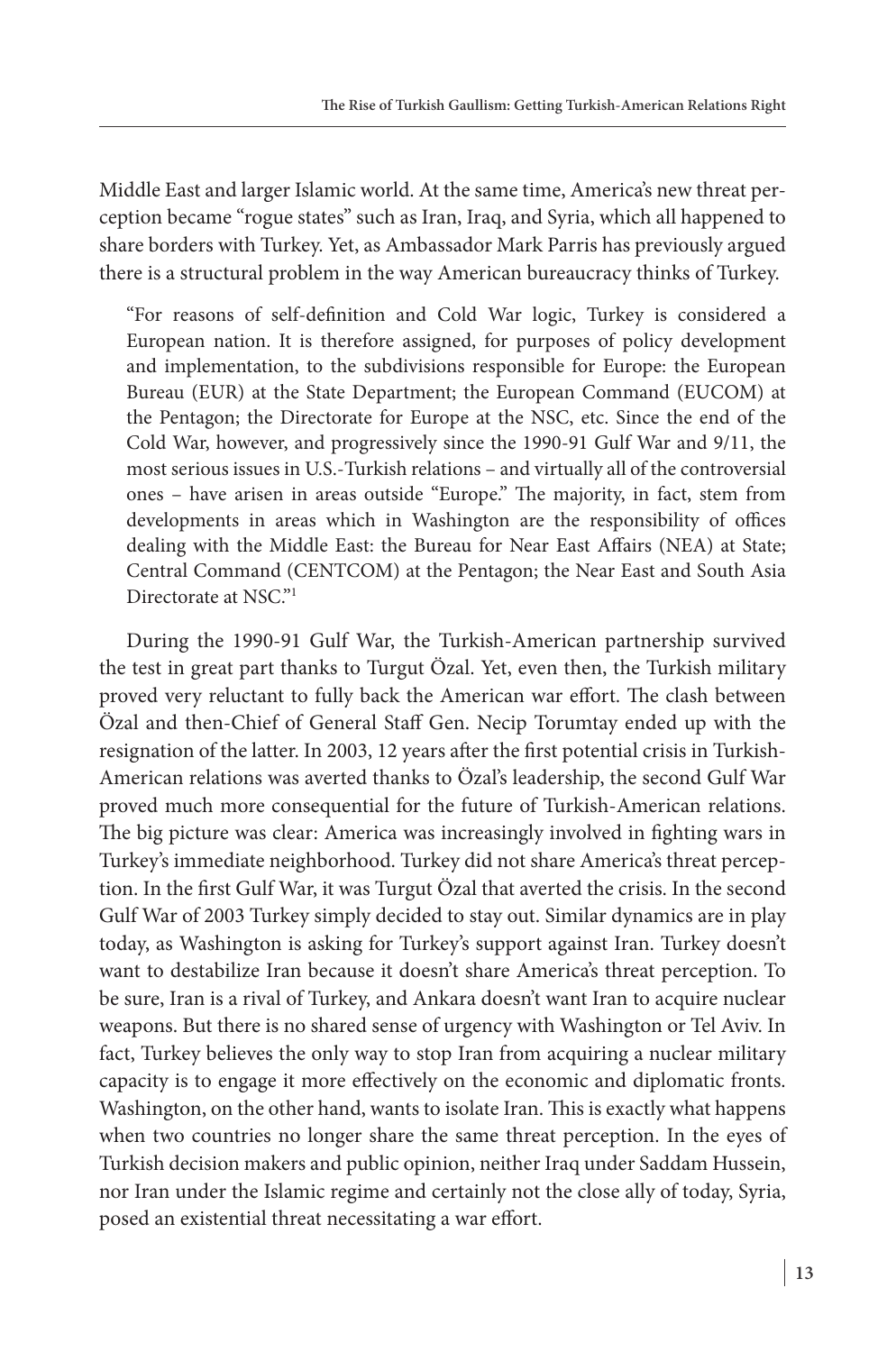If current trends continue, Washington might witness the emergence in Turkey of not necessarily an Islamist foreign policy but a much more nationalist, independent, self-confident and defiant strategic orientation

Making things worse is the fact that Turkey developed a much different threat perception since the end of the Cold War: Kurdish separatism. At a time when Washington wanted to prioritize Iraq, Iran and Syria as regional threats, Turkey remained a status quo power reluctant to destabilize the region. In fact, Turkey needed the support, stability and partnership of its Middle Eastern neigh-

bors more than ever. Ankara wanted to contain, deter and defeat its new existential threat, the Kurdistan Workers' Party (PKK). To do so required a regional security partnership with Syria, Iraq, and Iran. All of these neighbors have significant Kurdish minorities and are as determined as Turkey to block Kurdish nationalist aspirations for independence.

After 1991, the US appeared to be on the wrong side of this regional equation. The no-fly zone enforced in northern Iraq by the US Air Force created conspiracy theories about American support for Kurdish separatism and independent statehood. In the eyes of Ankara, Baghdad, Tehran and Damascus, Washington had become the protector patron of the Kurds. This perception went from bad to worse as Kurds became America's best friend in post-Saddam Iraq and began to pursue a maximalist territorial agenda with claims over Kirkuk.

All this proved too much to digest for a Turkish public opinion that had always maintained a heavy dose of fear of disintegration – the Sèvres Syndrome – due to Western support for Kurdish and Armenian nationalism. Of course, it did not help that Turkey's own repressive anti-Kurdish military policies in the early 1980s had triggered a regional Kurdish backlash. By the mid-1990s a major part of the Turkish army was fighting a Kurdish insurgency in southeastern Anatolia. Therefore, in this post-Cold War context, Ankara and Washington not only failed to share a common threat perception; in the eyes of most Turks, America itself had become the main supporter of the local and regional enemy, Kurdish separatism. It was hardly surprising that a radical paradigmatic shift was taking place in Turkish-American relation as far as the Turkish public opinion's growing distrust of the United States was concerned.

Perhaps most troubling is the state of Turkish public opinion vis-a-vis the United States. During the Cold War, resentment against the United States was mainly a leftwing phenomenon. Today, however, anti-Americanism has become the com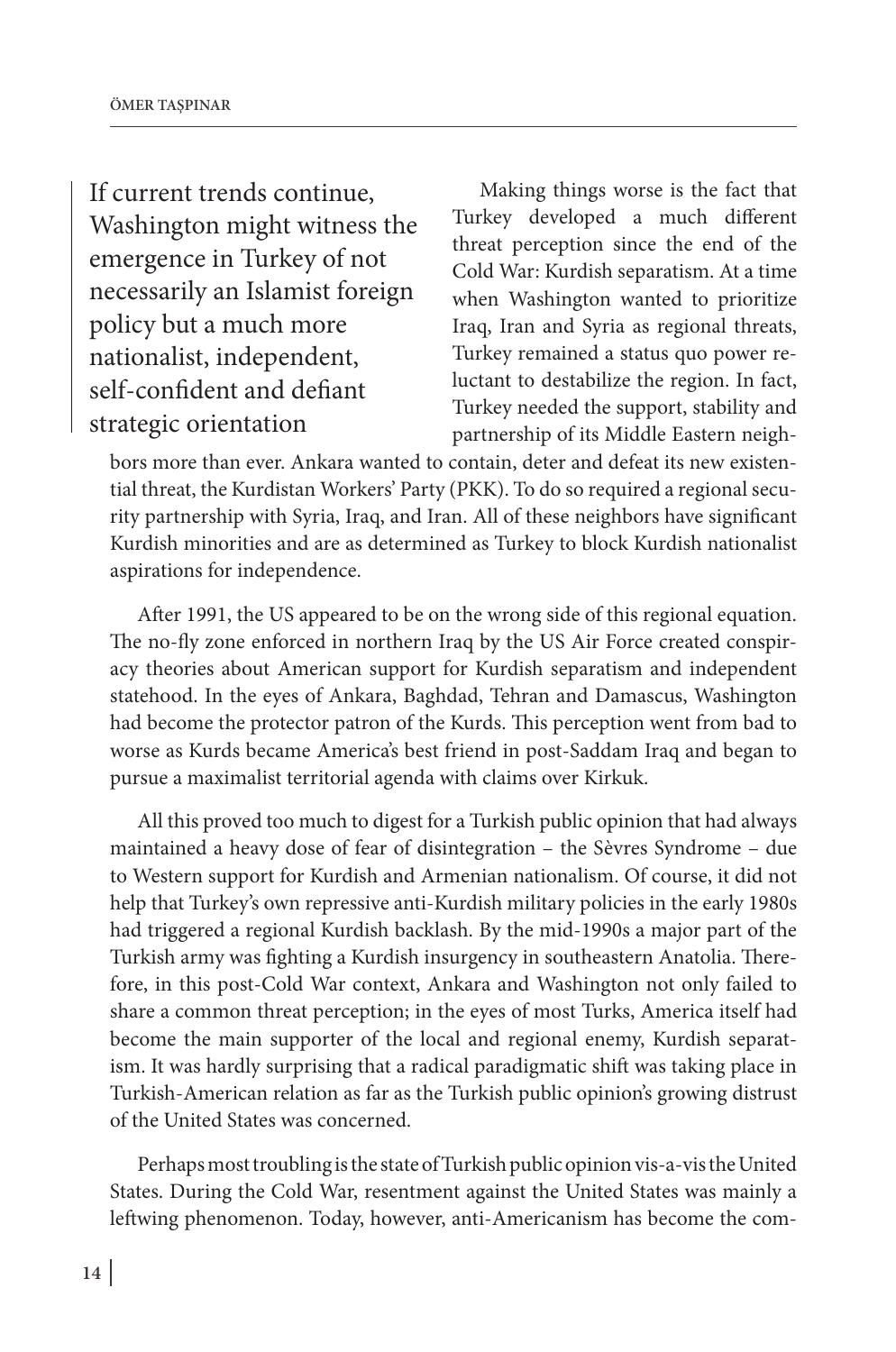mon denominator of the vast majority of Turks. Bashing the United States and blaming Washington for every domestic issue – from the Kurdish conflict to the rise of the Justice and Development Party (AKP) – has become a national hobby. Most secularist and Kemalist believe that there is an American agenda to promote

A Gaullist Turkey may in the long run decide to no longer pursue an elusive EU membership. It may even question its military alliance with the United States

"moderate Islam" in Turkey and a "Turkish model" for the Islamic world. In addition to President Bush praising Turkey as a model of for the Islamic world, in 2004, then US Secretary of State Colin Powell's reference to Turkey as an "Islamic Republic" strengthened the secularist paranoia and provoked widespread conspiracy theories and criticism in Turkey. Many within the secularist establishment thought that America was pushing Turkey to play the role of the "good Muslims" against the bad ones in the Arab world, a role that would situate Turkey firmly in the Islamic Middle East rather than secular Europe. Then President Ahmet Necdet Sezer reacted to such alleged American plans by stating that "Turkey is neither an Islamic republic, nor an example of moderate Islam." The fact that Fetullah Gulen resides in the United States and the perception of AKP as America's favorite political party in Turkey are important factors. As previously mentioned, similar negative dynamics are in play on the Kurdish front. The majority of Turks also believe that there is an American agenda supporting Kurdish independence. When you have a domestic public opinion that is so resentful of American foreign policy and a prime minister who really cares about what the "Turkish street" thinks, there emerges a combustible mix. In that sense, what we are witnessing in Turkey is not the emergence of an Islamist foreign policy but rather the rise of a populist and quite nationalistic government.

# **The Rise of Turkish Gaullism**

Another reason why US officials who closely monitor Turkey differ in their analysis of the country from those with global portfolios is because of the exaggerated importance attached to Islam. The current analysis on Turkey in most American circles constantly refers to the tension between "secularism and Islam" or "Eastern versus Western" proclivities. Such focus often comes at the expense of the most powerful force driving Turkish foreign policy: nationalism and selfinterest. Such nationalism is driven by a perception that Turkey's self-interests are not necessarily aligned with the interests of the West. One should not underestimate the emergence of nationalist and self-confident Turkey that transcends the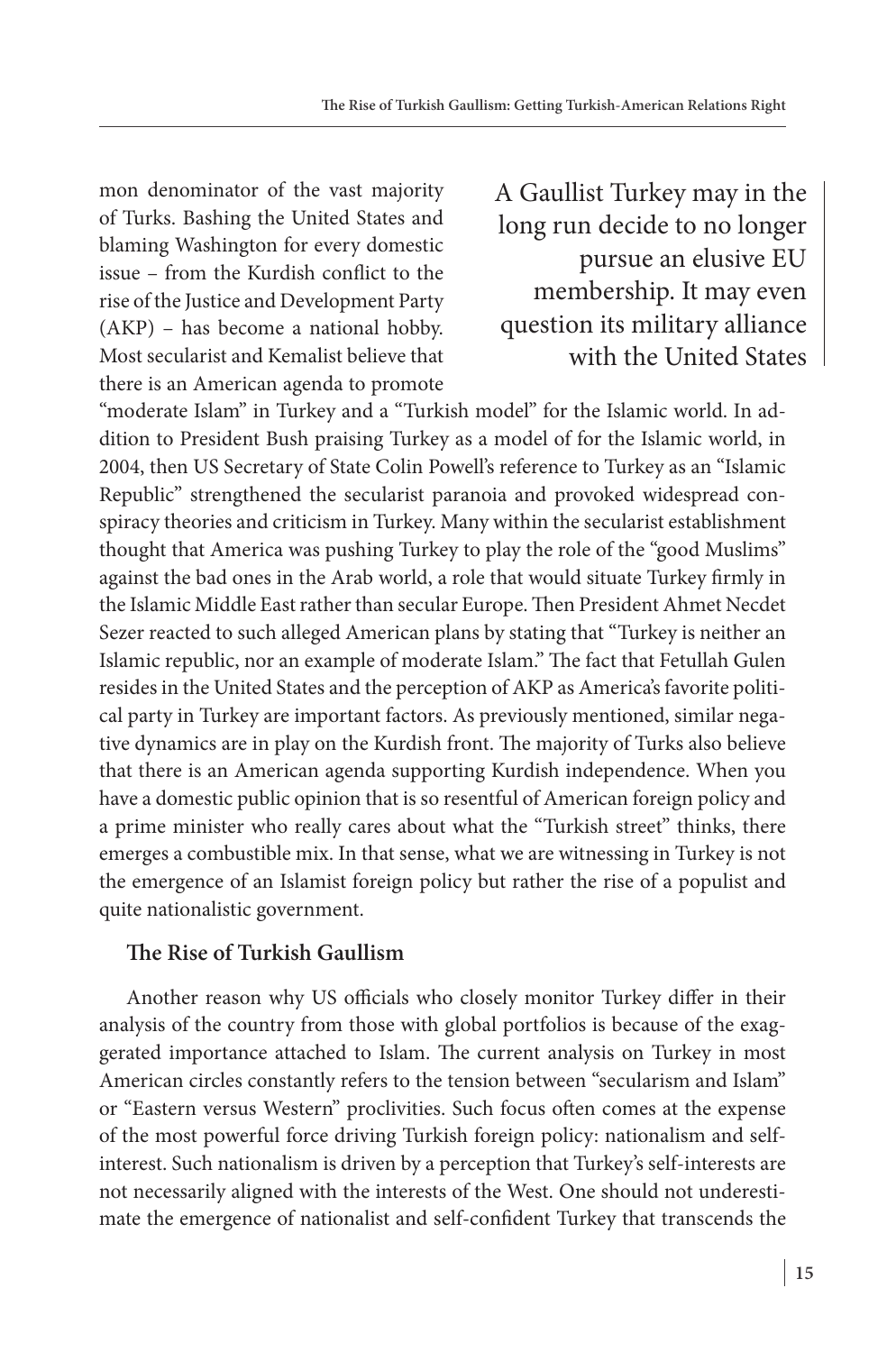One should not forget that Turkey's newfound sense of confidence and grandeur is taking place in a context where most Turks feel they are not getting the respect they deserve from the West

over-emphasized Islamic-secular divide. After all, both the Turkish military's Kemalism and the AKP neo-Ottomanism – the ideal of regional influence – share a similar vision of Turkish independence and nationalism.

If current trends continue, Washington might witness the emergence in

Turkey of not necessarily an Islamist foreign policy but a much more nationalist, independent, self-confident and defiant strategic orientation – in short, a Turkish variant of "Gaullism." Turkish Gaullism is primarily about rising Turkish self-confidence and independence vis-à-vis the West. A Gaullist Turkey may in the long run decide to no longer pursue an elusive EU membership. It may even question its military alliance with the United States. Burdened by a sense that it never gets the respect it deserves, Turkey may increasingly act on its own in search of "full independence, full sovereignty," strategic leverage and, most importantly, "Turkish glory and grandeur." As France did under Charles de Gaulle in the 1960s, Turkey may opt for its own "force de frappe" – a nuclear deterrent – and its own "Realpolitik" with countries such as China, India, and Russia. It could even contemplate leaving, as France under de Gaulle did, the military structure of NATO, while maintaining its political membership in the organization.

To understand Turkish Gaullism one needs to look at Turkey's impressive economic performance. Today's Turkey offers a considerably different picture than Turkey in the 1990s. During the "lost decade" of the 1990s, the Turkish economy was plagued by recessions, an average inflation rate of 70 percent, structural budget deficits, chronic financial crisis and constant political instability. In addition to such dismal economic performance, the fight against the PKK, had caused 30,000 deaths during that decade alone.

Turkey managed to surprise most analysts with its remarkable economic recovery and political stability in the last 10 years. Shortly after the lost decade culminated with the worse financial crisis in Turkish history in early 2001, Turkey began structural economic reforms and cleaned up its financial and banking system under the stewardship of Finance Minister Kemal Dervis. Economic and political reforms continued after the AKP came to power in 2002. In the last 8 years, the Turkish economy managed to grow by an average of 6.5 percent. Turkey is now the sixteenth largest economy in the world, and in the last decade, Turkish per capita income has nearly doubled from \$ 5500 to \$10,500.